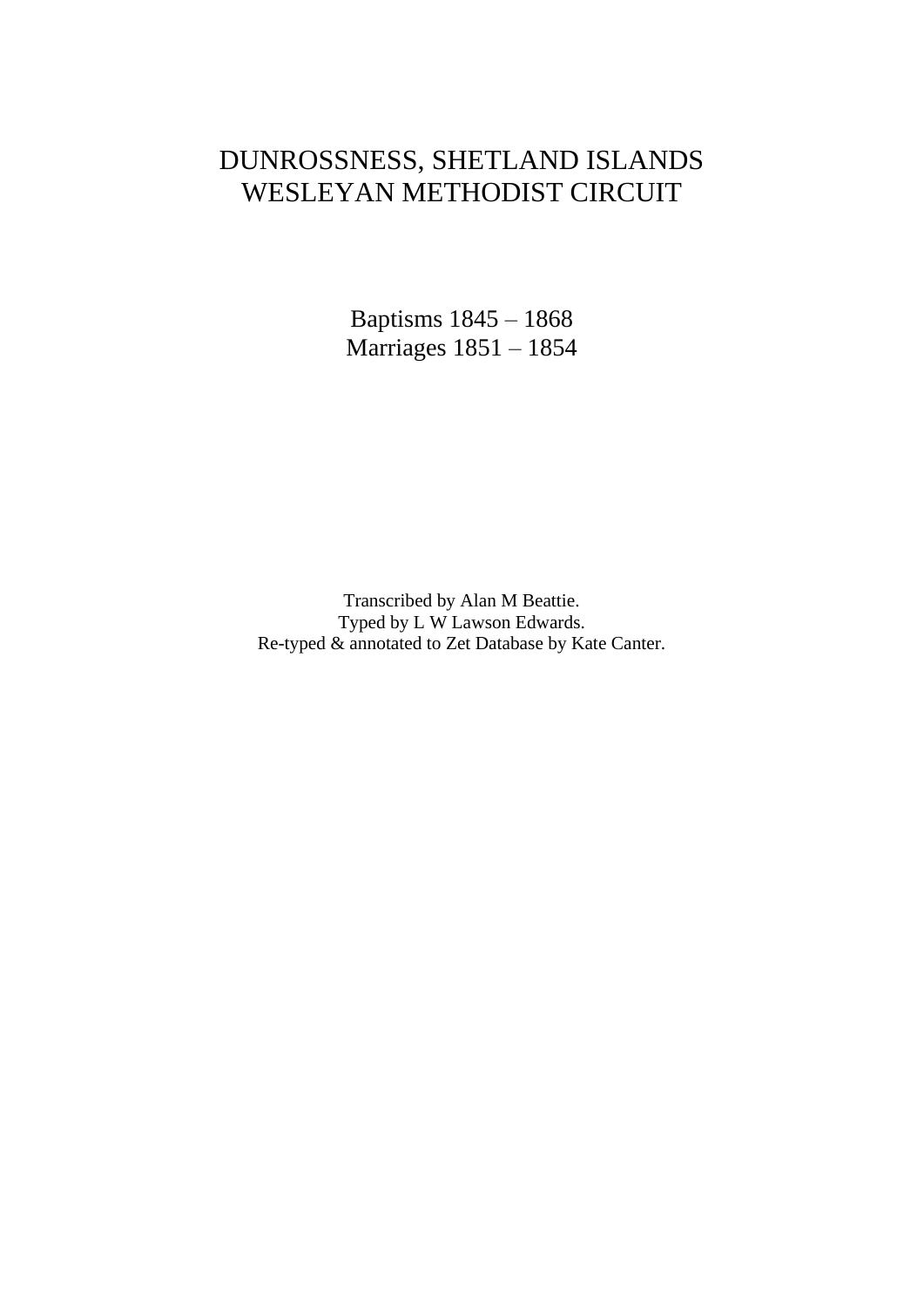## Dunrossness, Shetland Islands. Wesleyan Methodist Circuit Baptisms 1848 – 1868.

| N <sub>0</sub> | <b>Surname</b>   | <b>Christian name &amp; Parents</b>                                                                  |        |
|----------------|------------------|------------------------------------------------------------------------------------------------------|--------|
| $\mathbf{1}$   | <b>BROWN</b>     | Janet, daughter of James & Barbara of Rarwick,<br>Dunrossness, aged 4 months, baptised 1848          | 54921  |
| $\overline{2}$ | <b>SINCLAIR</b>  | Lawrence, son of William & Jane of Myres, Dunrossness,<br>aged 3 months, baptised 1849               | 104327 |
| 3              | <b>GOUDIE</b>    | Elizabeth, daughter of Peter & Johanna of Lunabister,<br>Dunrossness, aged 5 months, baptised 1849   | 70082  |
| $\overline{4}$ | <b>WILSON</b>    | Alexander, son of Alexander & Catherine of Fair Isle, aged<br>9 months, baptised 1849                | 123364 |
| 5              | <b>EUNSON</b>    | Alexander, son of Robert & Esther of Fair Isle, aged 3<br>months, baptised 1849                      | 94024  |
| 6              | <b>HENDERSON</b> | Henry, son of John & Susan of Scousburgh, Dunrossness,<br>aged 3 months, baptised 1849.              | 141240 |
| $\tau$         | <b>GOUDIE</b>    | Agnes, daughter of James & Christina of Levenwick, aged 2<br>months, baptised 1849.                  | 124165 |
| 8              | <b>TAIT</b>      | Mary, daughter of John & Barbara of Sandwick, aged 4<br>months, baptised 1849.                       | 28681  |
| 9              | <b>JAMIESON</b>  | Martha, daughter of James & Christina of Shannerwick,<br>aged 3 months, baptised 1849.               | 202910 |
| 10             | <b>EUNSON</b>    | John, son of William & Barbara of Maywick, aged 3 weeks,<br>baptised 1849.                           | 107869 |
| 11             | <b>LEISK</b>     | Lawrence, son of Arthur & Margaret of Burra Isle, age 1<br>month, baptised 1849.                     |        |
| 12             | <b>GOUDIE</b>    | Gavin, son of Magnus & Elspith of North Scousburgh, age 6<br>months, baptised 1849.                  |        |
| 13             | <b>ANDERSON</b>  | William Bruce, son of James & Johanna of Levenwick, age<br>3 months, baptised 1850.                  |        |
| 14             | <b>SHEWAN</b>    | Lawrence, son of Magnus & Laura of Exnaboe, age 8<br>months, baptised 1850.                          |        |
| 15             | <b>LESLIE</b>    | Robert, son of Robert & Ann of Exnaboe, age 11 months,<br>baptised 1850.                             |        |
| 16             | <b>SMITH</b>     | Lorina, daughter of William & Lorina of Lunabister age 16<br>months, baptised 1850.                  |        |
| 17             | <b>FARQUHAR</b>  | Joseph Kent, son of Daniel & Mary Jane of Dunrossness,<br>age 7 months, baptised 1850, the minister. |        |
| 18             | <b>EUNSON</b>    | James, son of Strong & Mary of Fair Isle, age 10 months,<br>baptised 1850.                           |        |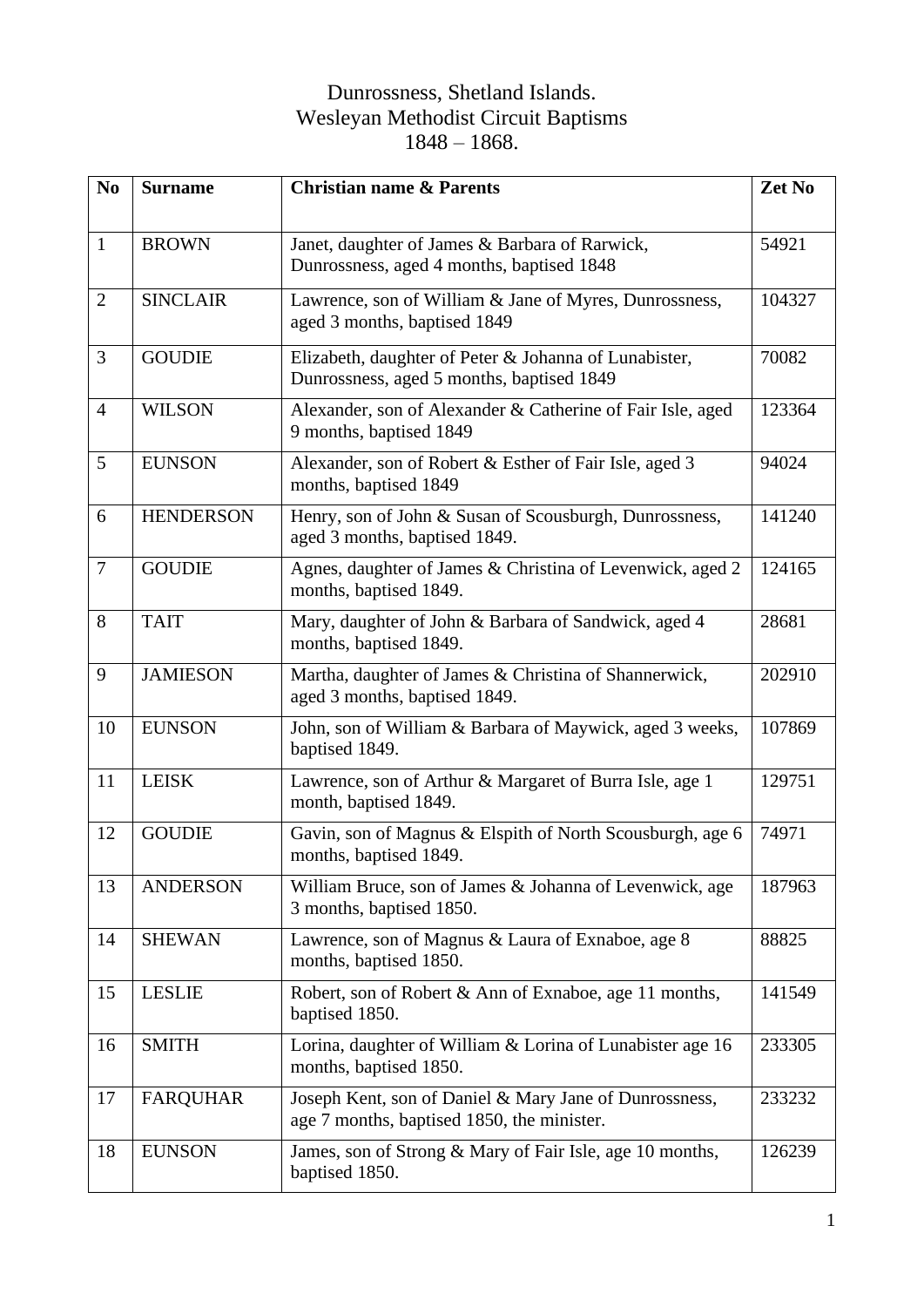| N <sub>0</sub> | <b>Surname</b>  | <b>Christian name &amp; Parents</b>                                                                                 |        |
|----------------|-----------------|---------------------------------------------------------------------------------------------------------------------|--------|
| 19             | <b>STOUT</b>    | Andrina, daughter of Thomas & Mary of Fair Isle, aged 10<br>months, baptised 1850.                                  | 100193 |
| 20             | <b>JAMIESON</b> | George, son of George & Mary of Halvra, age 1 month,<br>baptised 1850.                                              |        |
| 21             | <b>SINCLAIR</b> | John, son of James & Mary of Burra Isle, age 1 month,<br>baptised 1850.                                             | 120908 |
| 22             | <b>INKSTER</b>  | Janet, daughter of Arthur & Ellen of Burra Isle, age 7<br>months, baptised 1850.                                    | 66443  |
| 23             | WILLIAMSON      | John, son of Walter & Margaret of Halvera, age 6 months,<br>baptised 1850.                                          | 172521 |
| 24             | <b>OLLASON</b>  | Robert, son of Sinclair & Mary of Dunrossness, age 17<br>months, baptised 1850.                                     | 141232 |
| 25             | <b>LESLIE</b>   | Jane, daughter of Henry & Jane of Quendale, Dunrossness,<br>age 8 <sup>3</sup> / <sub>4</sub> years, baptised 1851. | 75113  |
| 26             | <b>LESLIE</b>   | Catherine, daughter of the same, age 4½ years, baptised<br>1851.                                                    | 140791 |
| 27             | <b>LESLIE</b>   | William Halcrow, son of James & Grace of Ringesty,<br>Dunrossness, age 4½ years, baptised 1851.                     | 90075  |
| 28             | <b>OLLASON</b>  | Robert, son of Robert & Hellen of Scousbury, Dunrossness,<br>age 6 months, baptised 1851.                           | 141214 |
| 29             | <b>WILSON</b>   | Andrew John, son of Jerom & Jacobina of Fair Isle, age 2<br>months, baptised 1851.                                  | 93940  |
| 30             | <b>WILSON</b>   | Jerom, son of Jerom & Johanna of Fair Isle, age 1 month,<br>baptised 1851.                                          |        |
| 31             | <b>STOUT</b>    | Agnes, daughter of George & Janet of Fair Isle, age 3<br>months, baptised 1851.                                     |        |
| 32             | <b>WILSON</b>   | Isabella, daughter of Robert & Mary of Fair Isle, age 6<br>months, baptised 1851.                                   |        |
| 33             | <b>STOUT</b>    | Williamina, daughter of Thomas & Mary of Fair Isle, age 1<br>month, baptised 1851.                                  |        |
| 34             | <b>JAMIESON</b> | Margaret, daughter of James & Christina of Shannerwick,<br>age 2 months, baptised 1851.                             |        |
| 35             | <b>LESLIE</b>   | Barbara, daughter of Henry & Jane of Quendale,<br>Dunrossness, age 6 months & 17 days, baptised 3 March<br>1852.    |        |
| 36             | <b>IRVINE</b>   | Sinclair, son of Gavin & Margaret of Clumley, Dunrossness,<br>age 5 months & 23 days, baptised 16 May 1852.         |        |
| 37             | <b>EUNSON</b>   | Stewart, son of Robert & Esther of Fair Isle, age 5 months 7<br>days, baptised 16 June 1852.                        | 94025  |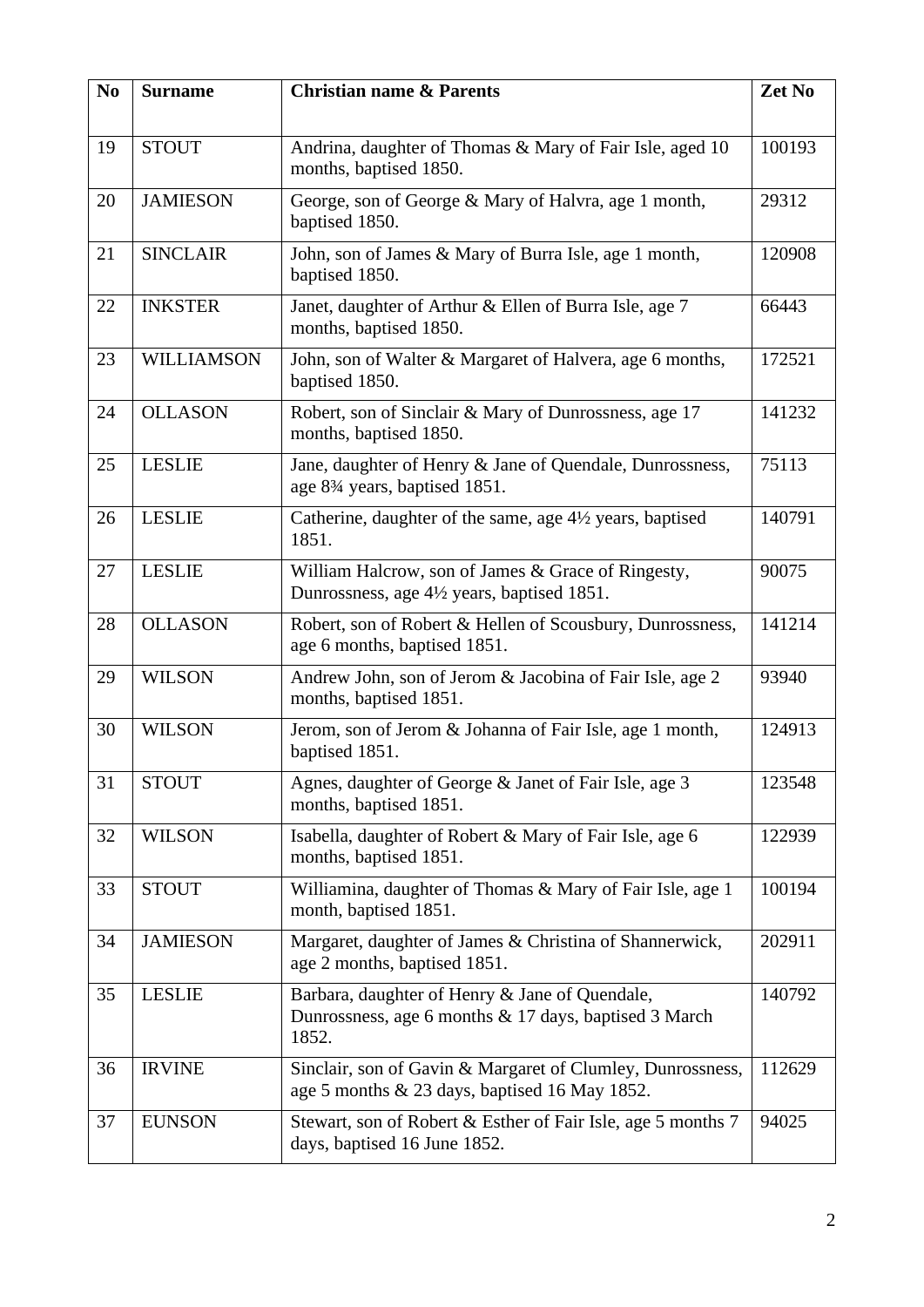| N <sub>0</sub> | <b>Surname</b>             | <b>Christian name &amp; Parents</b>                                                                                                                  |        |
|----------------|----------------------------|------------------------------------------------------------------------------------------------------------------------------------------------------|--------|
| 38             | <b>EUNSON</b>              | William Eunson, son of Strong & Mary of Fair Isle, age 3<br>weeks 2 days, baptised 16 June 1852.                                                     |        |
| 39             | <b>STOUT</b>               | Elizabeth, daughter of George & Janet of Fair Isle, age 20<br>days, baptised 16 June 1852.                                                           | 84491  |
| 40             | WILLIAMSON                 | Agness, daughter of Robert & Andrina of Fair Isle, age 3<br>months 19 days, baptised 16 June 1852.                                                   | 128661 |
| 41             | <b>WILSON</b>              | Jane, daughter of Alexander & Catherine of Fair Isle, age 8<br>123365<br>months 28 days, baptised 16 June 1852.                                      |        |
| 42             | <b>IRVINE</b>              | Andrina, daughter of Andrew & Nelly of Fair Isle, age 6<br>months 24 days, baptised 16 June 1852.                                                    |        |
| 43             | <b>LEASK</b>               | Arthur, son of Arthur & Margaret of Burra Isle, age 2<br>months 12 days, baptised 2 May 1852.                                                        |        |
| 44             | <b>DUNCAN</b>              | Arthur, son of Robert of Burra Isle, age 9 months 25 days,<br>baptised 3 July 1852.                                                                  |        |
| 45             | <b>MATHER</b>              | William Mather, son of Robert & Hellen of Sandwick, age<br>40 days, baptised 5 September 1852.                                                       | 139979 |
| 46             | <b>SINCLAIR</b>            | Gilbert, son of Gavin & Margret of Dunrossness, age 7<br>months 4 days, baptised 16 November 1852.                                                   | 65831  |
| 47             | <b>WILLIAMSON</b>          | Walter, son of Walter & Margaret of Isle of Havera, age 4<br>months 21 days, baptised 18 December 1852.                                              | 172522 |
| 48             | <b>GOUDIE</b>              | Jane, daughter of James & Christina of Leavenwick, age 5<br>months 13 days, baptised 23 November 1852.                                               |        |
| 49             | <b>HAWORTH</b>             | Mary Elizabeth, daughter of Benjamin Nightingale & Anne<br>Maria of Dunrossness — the Minister — age 2 months 24<br>days, baptised 22 November 1852. |        |
| 50             | <b>JAMIESON</b>            | Robert, son of George & Mary of Havera, age 1 month 14<br>days, baptised 26 June 1853.                                                               |        |
| 51             | <b>JAMIESON</b>            | James, son of James & Christina of Shanewick, age 4<br>months 20 days, baptised 24 July 1853.                                                        |        |
| 52             | <b>LESLIE</b>              | Margaret, daughter of Robert & Ann of Verkie, age 4<br>months 12 days, baptised 24 September 1853.                                                   |        |
| 53             | <b>SINCLAIR</b>            | Elizabeth, daughter of Adam & Mary of Maywick, age 27<br>days, baptised 17 November 1853.                                                            |        |
| 54             | <b>INKSTER</b>             | Andrina, daughter of John of Burra Isle, age 21 years,<br>baptised 20 November 1853.                                                                 |        |
| 55             | <b>JUDLED</b><br>(GOODLAD) | Barbara, daughter of William & Elizabeth of Burra Isle, age<br>18 years 3 months 14 days, baptised 20 November 1853.                                 |        |
| 56             | <b>HAWORTH</b>             | Robert James, son of Benjamin Nightingale & Anne Maria<br>of Dunrossness, age 2 months 14 days, baptised 13<br>November 1853.                        | 233328 |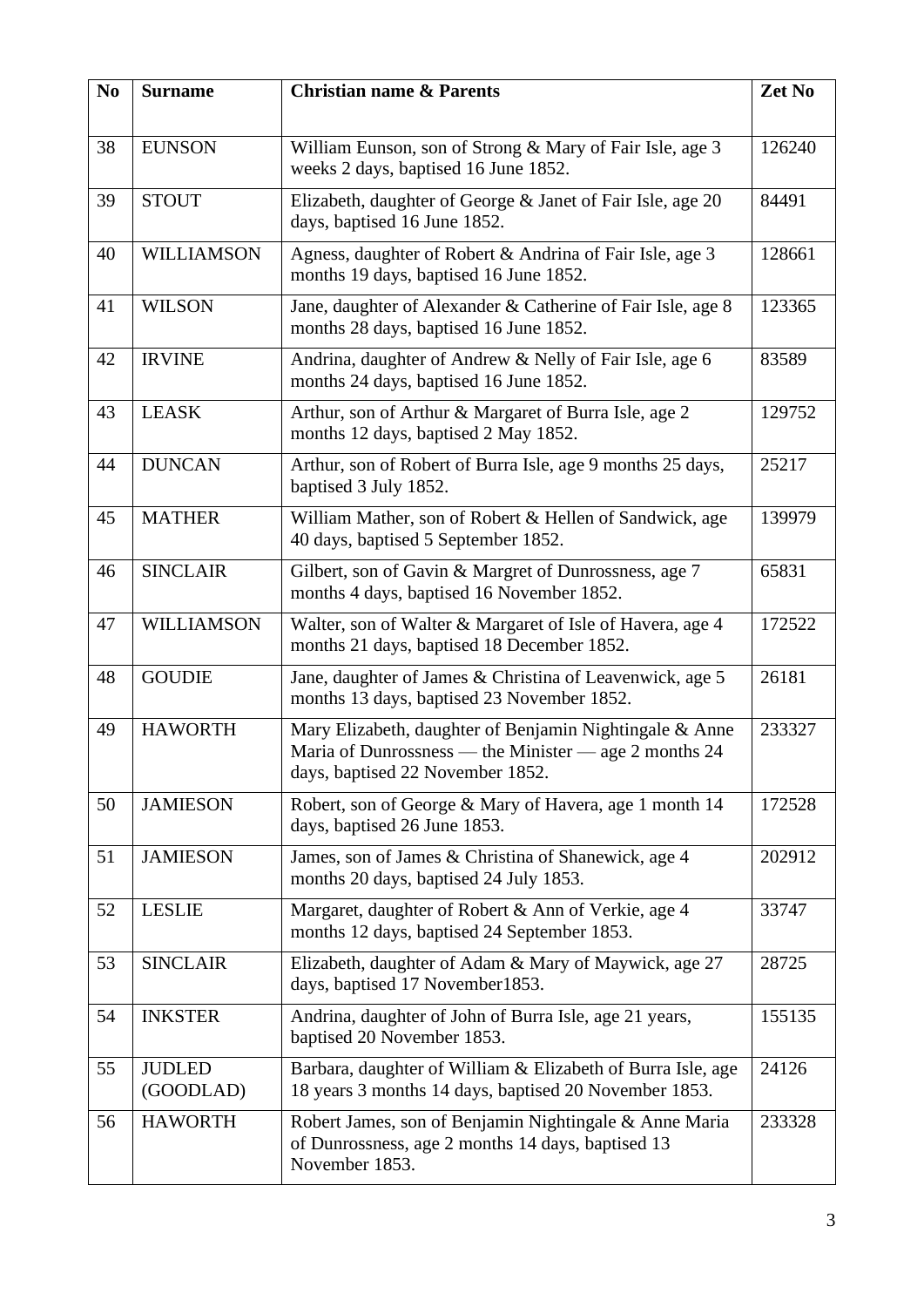| N <sub>0</sub> | <b>Surname</b>                                          | <b>Christian name &amp; Parents</b>                                                                                             |        |  |
|----------------|---------------------------------------------------------|---------------------------------------------------------------------------------------------------------------------------------|--------|--|
| 57             | <b>BROWN</b>                                            | Mary, daughter of Grace of Rerwick, age 41/2 years, baptised<br>14 December 1853.                                               |        |  |
| 58             | <b>LEASK</b>                                            | Margrat, daughter of Arthur & Margrat of Burra Isle, age 2<br>months 2 weeks 2 days, baptised 9 April 1854.                     |        |  |
| 59             | <b>WILSON</b>                                           | Agness, daughter of Jerom & Jacobina of Fair Isle, age 10<br>122941<br>months 5 days, baptised 6 June 1854.                     |        |  |
| 60             | <b>STOUT</b>                                            | James, son of George & Janet of Fair Isle, age 7 months 9<br>30320<br>days, baptised 6 June 1854.                               |        |  |
| 61             | WILLIAMSON                                              | Janet, daughter of Robert & Andrina of Fair Isle, age 10<br>months 21 days, baptised 6 June 1854.                               |        |  |
| 62             | <b>IRVINE</b>                                           | Jane, daughter of Andrew & Nelly of Fair Isle, age 6 months<br>10 days, baptised 5 June 1854.                                   |        |  |
| 63             | <b>MATHER</b>                                           | Sarah Catherine, daughter of Robert & Helen of Sandwick,<br>age 3 weeks, baptised 20 Aug 1854.                                  |        |  |
| 64             | <b>HALCROW</b>                                          | Betsy, daughter of Lawrence & Andrina of Coninsburgh,<br>age 8 months 23 days, baptised 20 August 1854.                         |        |  |
| 65             | <b>HAWORTH</b>                                          | Anna Maria, daughter of Benjamin Nightingale & Anne<br>Maria of Dunrossness, born 14 August 1854, baptised 1<br>September 1854. |        |  |
| 66             | <b>SMITH</b>                                            | Janet, daughter of George & Janet of Dunrossness, born 22<br>November 1854, baptised 28 January 1855.                           |        |  |
| 67             | <b>SINCLAIR</b>                                         | John, son of John & Ellen of Dunrossness, born 20 October<br>1854, baptised 2 March 1855.                                       |        |  |
| 68             | <b>MALCOLMSON</b>                                       | James, son of Malcolm & Jane of Sandwick, born 26<br>January 1855, baptised 4 March 1855.                                       |        |  |
| 69             | <b>LEASK</b>                                            | James Leask, son of Henry & Ellen of Burra Isle, born 8<br>September 1854, baptised 15 April 1855.                              |        |  |
| 70             | <b>ANDERSON</b>                                         | Margaret, daughter of James & Joan of Sandwick, born 7<br>October 1854, baptised 3 June 1855.                                   |        |  |
| 71             | <b>EUNSON</b>                                           | John Strong, son of Strong & Mary Stout of Fair Isle, born<br>26 November 1854, baptised 23 June 1855.                          |        |  |
| 72             | <b>EUNSON</b>                                           | Andrew, son of Stewart & Agness of Fair Isle, born 12<br>August 1854, baptised 23 June 1855.                                    |        |  |
| 73             | <b>EUNSON</b>                                           | Alice, daughter of Robert & Esther of Fair Isle, born 21 July<br>1854, baptised 23 June 1855.                                   |        |  |
| 74             | <b>WILSON</b>                                           | Isabella, daughter of Robert & Mary of Fair Isle, born 4<br>October 1854, baptised 23 June 1855.                                | 122942 |  |
|                | (Next Entries mostly born before 1855; Gap 1856 – 1860) |                                                                                                                                 |        |  |
| 79             | <b>EUNSON</b>                                           | Arthur, son of John Pottinger & Jemima of Burra, born 3<br>December 1854, baptised 11 November 1855.                            | 134573 |  |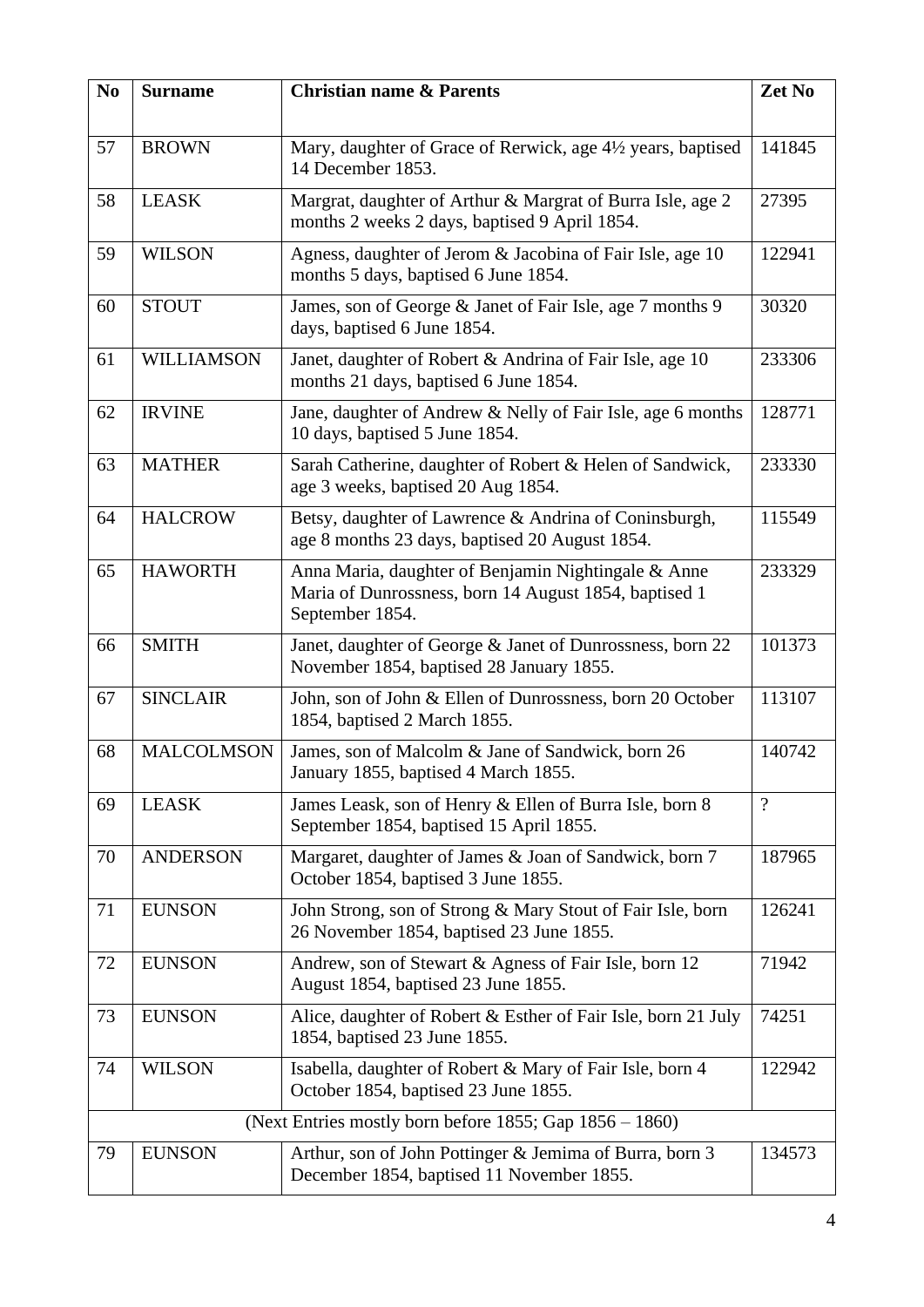| N <sub>0</sub> | <b>Surname</b>    | <b>Christian name &amp; Parents</b>                                                                                                       |                  |
|----------------|-------------------|-------------------------------------------------------------------------------------------------------------------------------------------|------------------|
| 102            | <b>THOMPSON</b>   | George, son of William & Elizabeth of Bressa, born 29<br>October 1839, baptised 27 October 1861.                                          |                  |
| 106<br>107     | <b>HARPER</b>     | Barbara, born 5 January 1841, & Elspith, born 5 February<br>1844, daughters of John & Elspith of Smyrdal, both baptised<br>23 March 1862. | 141875<br>141876 |
| 157            | <b>POTTINGER</b>  | Thomas, son of James & Grace of Burra Isle, born 6 January<br>1851, baptised 20 May 1864.                                                 |                  |
| 166            | <b>GOWDIE</b>     | Jane, an adult of Bremer, Dunrossness, age 27 years,<br>baptised 4 January 1865.                                                          |                  |
| 181            | <b>HENRY</b>      | Mary, of Papal, Burra Isle, age 19 years, baptised 30 July<br>1865.                                                                       |                  |
| 182            | <b>OLLASON</b>    | Mary, of House, Burra Isle, age 17 years, baptised 30 July<br>1865.                                                                       |                  |
| 183            | <b>WILLIAMSON</b> | Mary, of Papal, Burra Isle, age 16 years, baptised 30 July<br>1865.                                                                       |                  |
| 193            | <b>SMITH</b>      | Robert, of Papal, Burra Isle, age 17 years, baptised 19<br>November 1865.                                                                 |                  |
| 194            | <b>SINCLAIR</b>   | David, of Minn, Burra Isle, age 18 years, baptised 19<br>November 1865.                                                                   |                  |
| 195            | <b>SINCLAIR</b>   | James, age 15, of Minn, Burra Isle, baptised 19 November<br>1865.                                                                         |                  |
| 196            | <b>SINCLAIR</b>   | Isaac, age 12 years, of Minn, Burra Isle, baptised 19<br>November 1865.                                                                   |                  |
| 205            | <b>SINCLAIR</b>   | Charles, of House, Burra Isle, age 27 years, baptised 6<br>March 1866.                                                                    |                  |
| 206            | <b>OLLASON</b>    | Magnus, of House, Burra Isle, age 22 years, baptised 6<br>March 1866.                                                                     |                  |
| 235            | <b>CHRISTIE</b>   | Lilias, daughter of Gideon & Barbara of Symbister, age 18<br>years, baptised 4 August 1867.                                               |                  |
| 258            | <b>SMITH</b>      | Mary Ann, daughter of Henry & Janet of Redburn,<br>Sandwick, age 23 years, baptised 2 August 1868.                                        | 61606            |